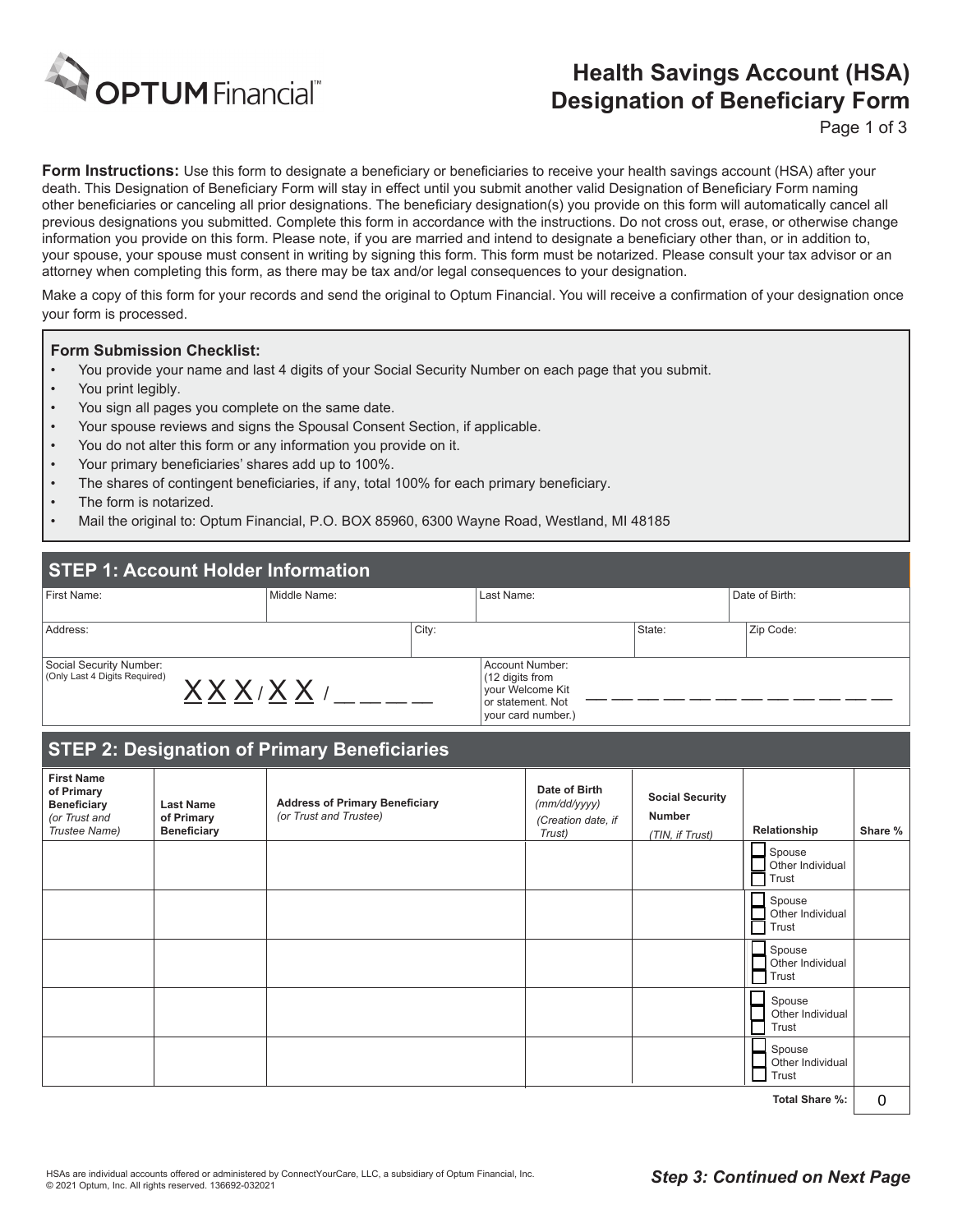

#### **STEP 3: Designation of Contingent Beneficiaries**

Do not complete this section if you are not naming contingent beneficiaries. You may designate one or more contingent beneficiaries for each primary beneficiary you name. The contingent beneficiary[ies] you name will receive the portion of the HSA that you designated for a specific primary beneficiary who dies before you. Each contingent beneficiary must be linked to a primary beneficiary. You cannot link a contingent beneficiary to another contingent beneficiary.

| beneficiary?<br>Contingent<br>Date of Birth<br>(Enter Primary<br><b>Beneficiary</b><br>Last Name of<br><b>Address of Contingent</b><br><b>Social Security</b><br>(mm/dd/yyyy)<br>Beneficiary<br>(Creation date, if<br><b>Number</b><br>(or Trust and<br>Contingent<br><b>Beneficiary</b><br>Name)<br>Trustee Name)<br>(or Trust and Trustee)<br>(TIN, if Trust)<br><b>Beneficiary</b><br>Trust) | <b>Share</b><br>%<br>Relationship                  |
|-------------------------------------------------------------------------------------------------------------------------------------------------------------------------------------------------------------------------------------------------------------------------------------------------------------------------------------------------------------------------------------------------|----------------------------------------------------|
|                                                                                                                                                                                                                                                                                                                                                                                                 | Spouse<br>Other Individual<br><b>Trust</b>         |
|                                                                                                                                                                                                                                                                                                                                                                                                 | $\Box$ Spouse<br>Other Individual<br>$\Box$ Trust  |
|                                                                                                                                                                                                                                                                                                                                                                                                 | $\Box$ Spouse<br>Other Individual<br><b>Trust</b>  |
|                                                                                                                                                                                                                                                                                                                                                                                                 | $\Box$ Spouse<br>Other Individual<br>$\prod$ Trust |

**Total Share %:**

#### **STEP 4: Account Holder Signature**

I certify that I am the named Account Holder of the above-referenced health savings account ("HSA"). By signing below, I certify that the information contained on this Beneficiary Designation Form is true and correct. Upon my death, all funds remaining in my HSA should be paid to the beneficiaries named on this form, unless superseded by a subsequent beneficiary designation properly executed by me. If my spouse is a named beneficiary, my spouse may choose to continue the HSA in his or his name, subject to Custodian's approval. For any non-spouse beneficiary, the HSA terminates as of the date of my death. If I am naming beneficiaries other than, or in addition to my spouse, state law may require my spouse's consent. I understand that I should consult an attorney or tax advisor before designating any beneficiaries. I certify that this beneficiary designation satisfies all legal requirements under applicable law. On behalf of myself, the designated beneficiary(ies), my heirs and my estate, I hereby indemnify the Custodian of my HSA, its agents or affiliates harmless from and against any and all claims, damages, liabilities and costs (including attorney's fees) arising as a result of the Custodian's payment of my HSA funds under the terms of this Beneficiary Designation. STEP 4: Account Holder Signature<br>
1early that I am the named Account Holder of the above-referenced health savings account (HSA), By signing below, I certify that I am the model of this Benedicial property executed by the

| First Name:               | Middle Name: | Last Name: | Social Security Number:<br>(Only Last 4 Digits Required) |
|---------------------------|--------------|------------|----------------------------------------------------------|
| Account Holder Signature: |              |            | Date:                                                    |

# **STEP 5: Spousal Consent (if applicable)**

If you designate a beneficiary other than or in addition to your spouse, certain state laws may require your spouse to consent to that beneficiary designation. Consult your attorney or tax advisor for further information.

I certify that I am the spouse of the above-referenced Account Holder. I hereby consent to the designation of beneficiary(ies) as identified above. I relinquish any interest I may have in the HSA funds in accordance with the above-named beneficiary designation.

| First Name of Spouse:<br>(Printed) | Last Name of Spouse:<br>(Printed) |       |
|------------------------------------|-----------------------------------|-------|
| Signature of Spouse:               |                                   | Date: |

#### **How to Submit:**

Please upload the completed, signed and notarized form as a PDF document to: https://forms.optumfinancial.com OR mail the completed, signed and notarized form to: Optum Financial, P.O. BOX 85960, 6300 Wayne Road, Westland, MI 48185